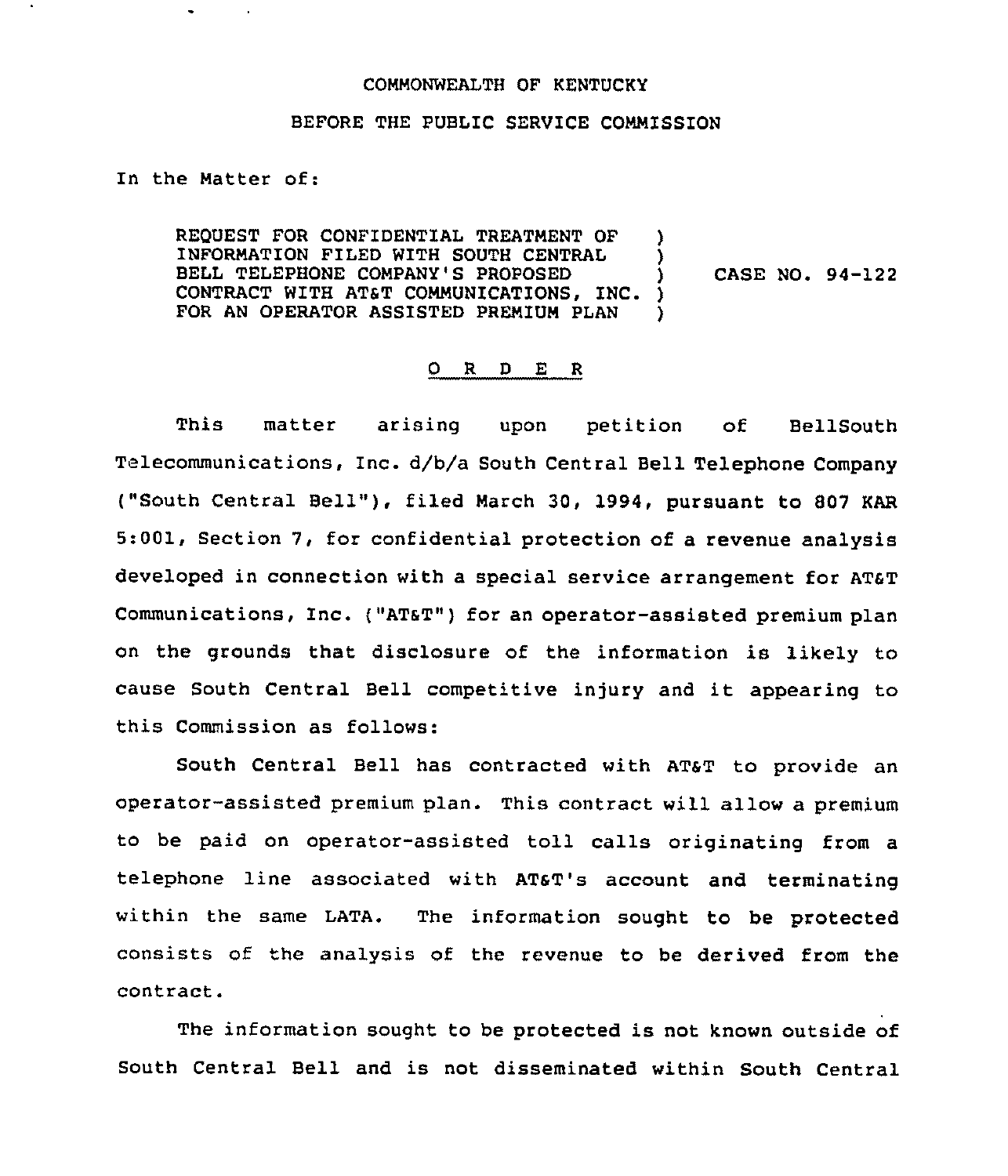Bell except to those employees who have a legitimate business need to know and act upon the information. South Central Bell seeks to preserve the confidentiality of the information through all appropriate means.

KRS 61.872(1) requires information filed with the Commission to be available for public inspection unless specifically exempted by statute. Exemptions from this requirement are provided in KRS 61.878(1). That section of the statute exempts 11 categories of information. One category exempted in subparagraph (c) of that section is commercial information confidentially disclosed to the Commission. To qualify for that exemption, it must be established that disclosure of the information is likely to cause substantial competitive harm to the party from whom the information was obtained. To satisfy this test, the party claiming confidentiality must demonstrate actual competition and a likelihood of substantial competitive injury if the information is disclosed. Competitive injury occurs when disclosure of the information gives competitors an unfair business advantage.

South Central Bell's competitors for toll and operator services are resellers and alternate operator service companies. The revenue analysis sought to be protected would allow such competitors to determine South Central Bell's cost associated with the service. This information could be used by the competitors to market their competitive service to the detriment of South Central Bell. Therefore, disclosure of the information is likely to cause

 $-2-$